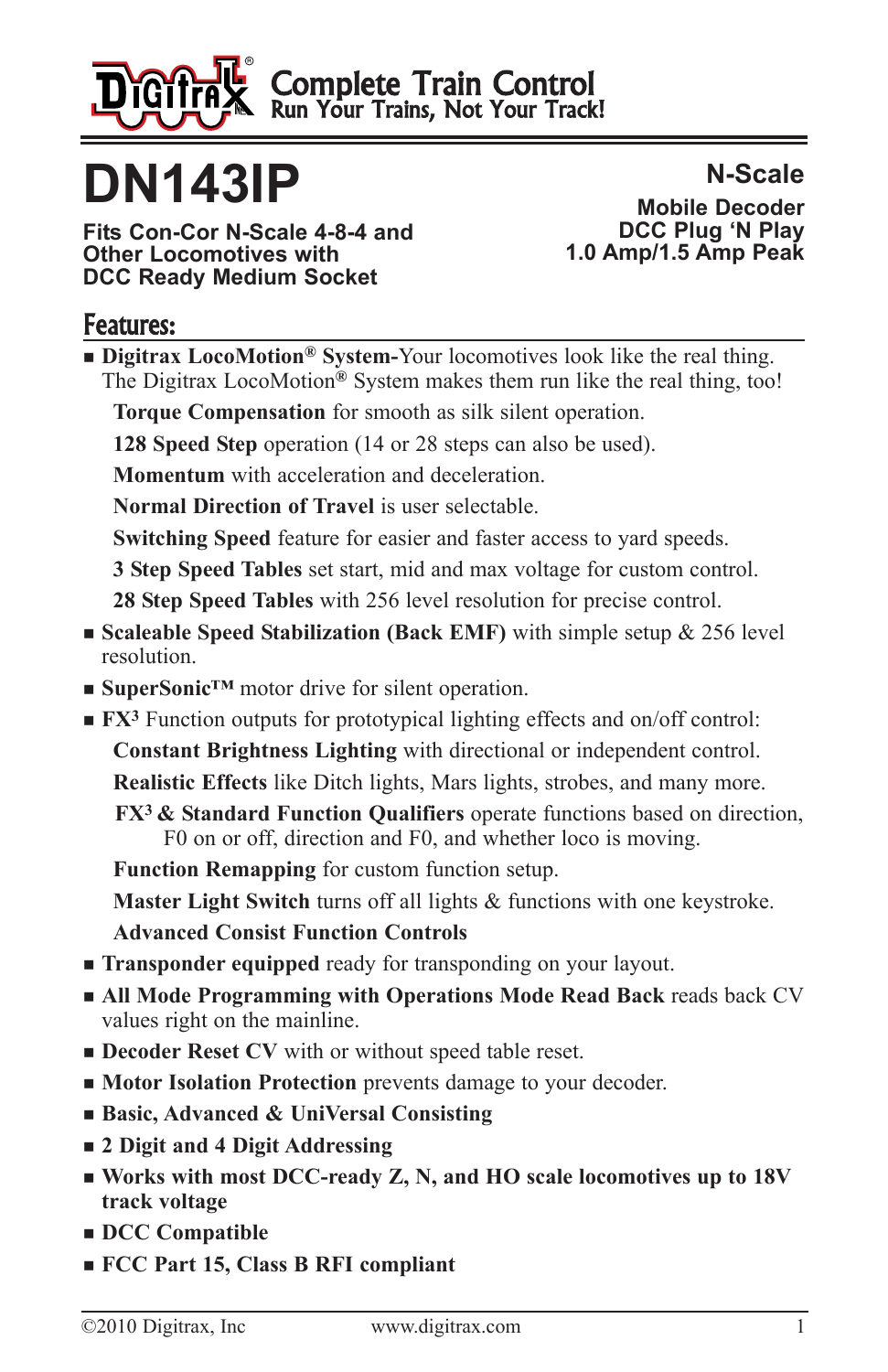

Complete Train Control Run Your Trains, Not Your Track!

## Parts List

1 DN143IP Decoder 1 Instruction sheet

## Installation Information

See the Digitrax Decoder Manual for complete decoder test procedures, installation instructions, programming and technical information. Digitrax manuals and instructions are updated periodically. Please visit www.digitrax.com for the latest versions, technical updates and additional locomotive-specific installation instructions.

### Installation Instructions

- 1. The installation will be in the tender of the Con-Cor 4-8-4 locomotive. Carefully remove the tender's shell from the frame.
- 2. Remove the factory installed DCC dummy plug. (See photo)
- 3. Insert the DN143IP medium plug pins in the socket. Pin 1 will be the bottom right socket when viewed. (See photo)
- 4. Replace the tender shell. It may be necessary to trim the underside of the tender top to allow it to snap into place.

# Installation in Tender of CON-COR N-Scale 4-8-4



5. You are now ready to run your locomotive. The DN143IP is factory programmed to address 03. You can easily customize the address and other features. See section "Customizing Your Decoder" that follows.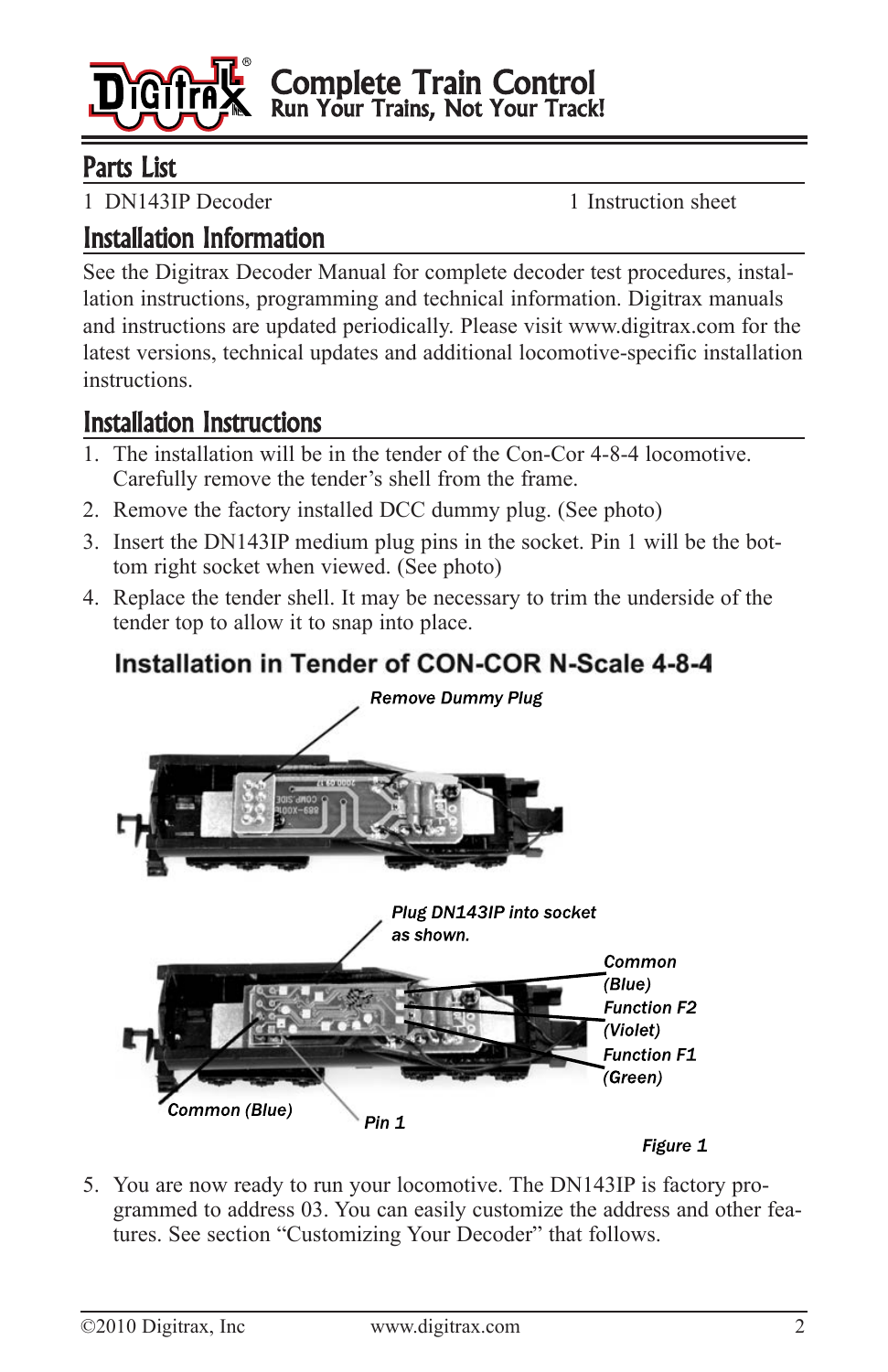

#### **Installation Notes:**

- 1. Do not exceed the decoder's 500mA total function output rating.
- 2. If you plan to use functions F1(tranditionally a green wire) or F2 (traditionally Violet), the return, also called +Common or Lamp Common, should be made via a wire *carefully* soldered to the pad indicated as shown in Figure1.
- 3. To use a function output with an inductive (coil) type load, see the Digitrax Decoder Manual for more information to avoid damage to the decoder.
- 4. See the Digitrax Decoder Manual for full details of wiring 12-16V lamps, 1.5V lamps, and LEDs. Lamps that draw more than 80 mA when running require a 22 ohm 1/4 watt resistor in series with the directional light function lead to protect the decoder.
- 5. Some locomotives employ filter capacitors for RFI suppression in the locomotive wiring. These may cause problems with Supersonic decoders and non-decoder analog operation on DCC. This capacitor should be removed for safe operation.

## Customizing Your Decoder

Your Digitrax decoder is ready to run and will operate using address 03 with no additional programming. For a more prototypical railroading experience, your decoder can be customized for your specific locomotive by programming some of the Configuration Variables, or CVs, available. See the Digitrax Decoder Manual or the Digitrax web site for more information.

## Changing the Decoder Address

The first CV most people change is the decoder address. This allows you to independently control each loco with a unique address. Digitrax decoders are shipped with CV01 (AD2), the two digit address, set to 03. Following is a brief description of how to change the decoder address with a Digitrax DT series throttle. See your Starter Set Manual for complete programming instructions.

- 1 Place the loco on the programming track. Go into Program Mode on your system. On DT400 press **PROG**. On DT300, DT100 & DT200 press **RUN/STOP** & **FN/F0**.
- 2. Choose AD2 for 2 digit addressing or AD4 for 4 digit addressing (DT300  $\&$ DT400). (Ad for DT100 & DT200, see your Starter Set manual for 4 digit instructions).
- 3. Use your throttle to choose the address you want to set up for the decoder.
- 4. Complete address programming. On DT400 press **ENTER**. On DT300, DT100 & DT200 press **SEL**.

**Note:** CV29 must also be programmed to enable 4 digit addressing, this is done automatically by the DT300 & DT400 but not on earlier throttles.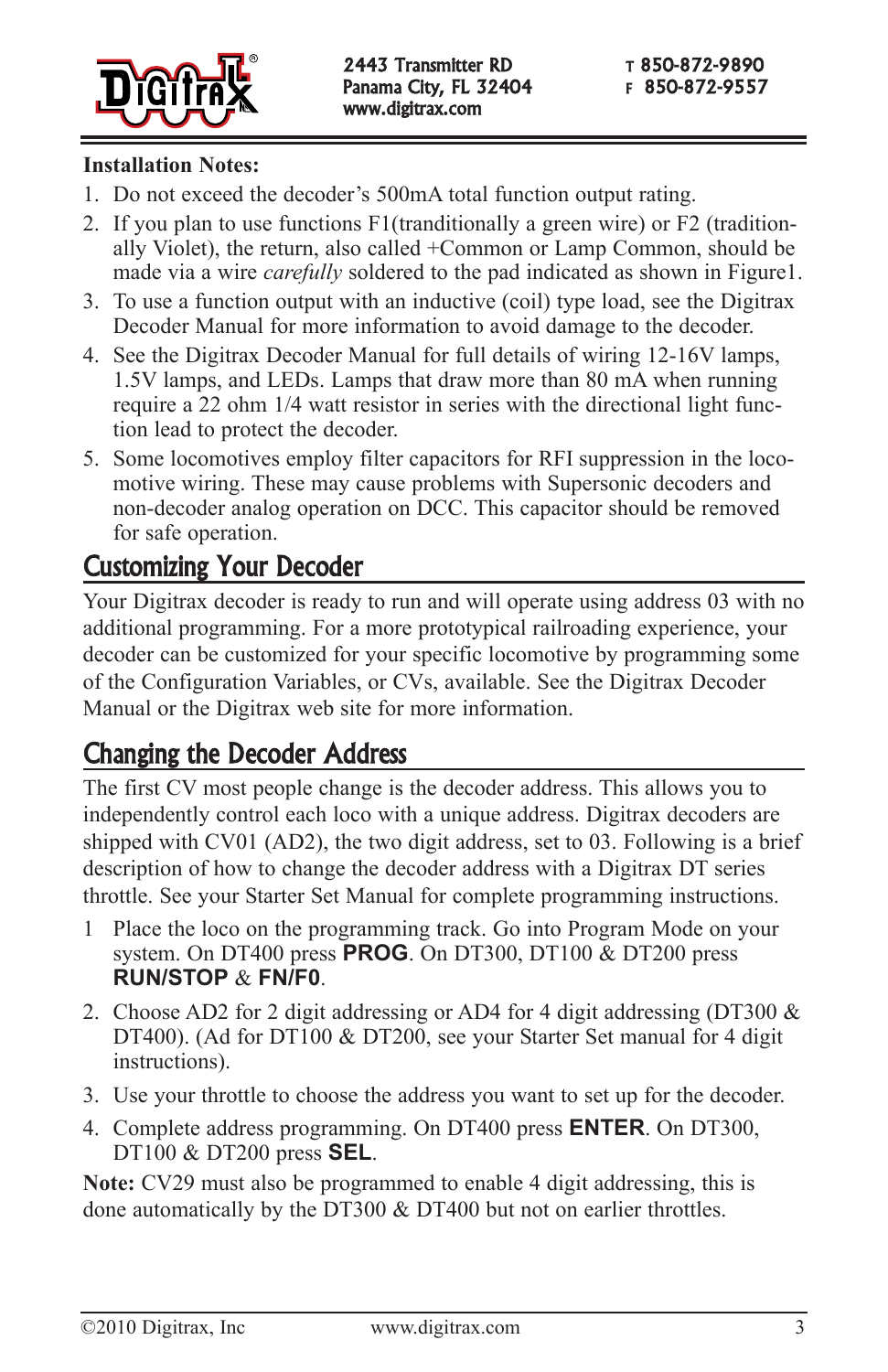

## Digitrax LocoMotion**®** System

Your locomotives look like the real thing, now you can make them run like the real thing, too. Digitrax decoders incorporate torque compensation for smooth as silk operation. You can also program CVs that control momentum, 3 step and 128 step speed tables, switching speed, normal direction of travel, scaleable speed stabilization and more to take full advantage of the Digitrax LocoMotion™ System.

# Momentum-CV03 & CV04

Momentum is part of the LocoMotion**®** System. Acceleration is controlled by CV03 and deceleration by CV04. Both come from the factory set to 000. A range of 000 to 031 is available for both accel and decel. We recommend that you try CV03:003 and CV04:000 as a starting point for experimenting with momentum.

## Speed Tables-How the Loco Responds to the Throttle

With Digitrax LocoMotion**®**, there are two types of speed tables: 3 Step Tables and High Resolution 28 Step Tables. Please see your Digitrax Decoder Manual for a discussion of the 28 Step Tables. The 3 Step Tables are set up by programming 3 CVs: Start Voltage (CV02), Mid point Voltage (CV06) and Max Voltage (CV05). These values are set at 000 at the factory. All have a range of values from 000 to 255. We recommend the following CV values as a starting point for experimenting with speed tables.

| Loco Type                                                                                              | <b>V Start</b><br><b>CV02</b> | V Mid<br>CV <sub>06</sub> | V Max<br><b>CV05</b> |
|--------------------------------------------------------------------------------------------------------|-------------------------------|---------------------------|----------------------|
| <b>Switcher</b><br>Concentrated low speed. Limited top<br>speed                                        | 002                           | 038                       | 064                  |
| <b>Road Switcher</b><br>Prototypical top speed w/evenly<br>distributed curve from 0 to top speed       | 002                           | 048                       | 098                  |
| <b>Mainline Loco</b><br>Quick increase to cruising speed then<br>levels off to prototypical top speed. | 002                           | 128                       | 154                  |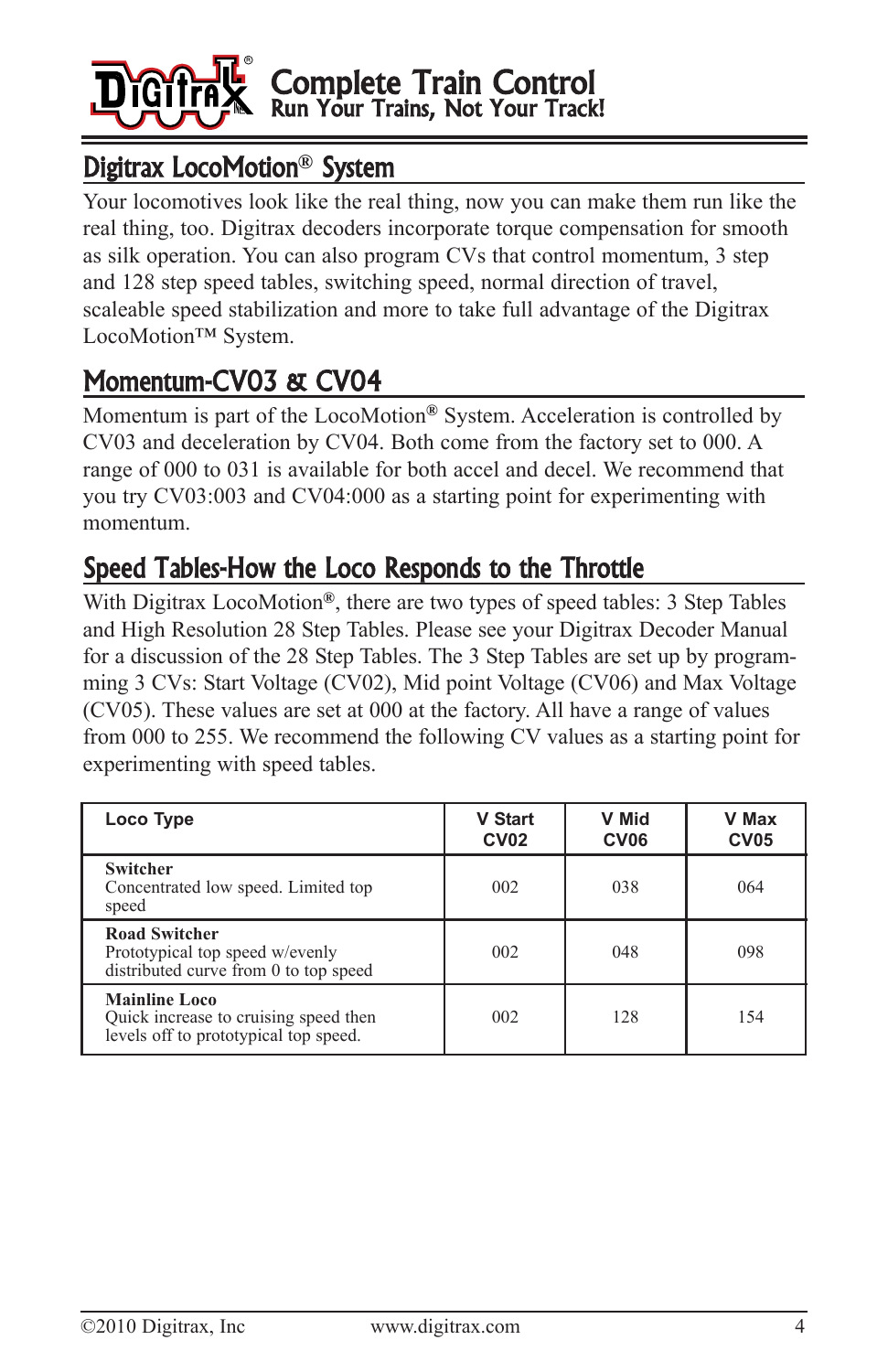

#### Other LocoMotion**®** Features: Switching Speed, Normal Direction of Travel & Scaleable Speed Stabilization (Back EMF) Features

**Switching speed** is controlled by CV54. The factory setting is 000 for OFF. To turn on the switching speed feature, program CV54 to a value of 001. When this feature is on, use F6 to activate and deactivate switching speed. When switching speed is ON and F6 is ON, the switching speed feature is on. With the feature ON, the throttle's target speed is effectively reduced by about 50% and the effects of accel and decel programmed into the decoder are reduced by 1/4. This is useful for yard switching operations.

**Normal Direction of Travel** is controlled by CV29. See your decoder manual for additional information on the settings for CV29.

The intensity, or droop, of **Scaleable Speed Stabilization (Back EMF)** is controlled by CV57. The factory setting for this feature is 006 which is suitable for most locos. You can adjust this value in the range of 000 for OFF to 015 for the maximum effect. Consult your Digitrax Decoder Manual for info about CVs 55 & 56 and their effects on scaleable speed stabilization.

## SuperSonic™ Silent Operation and Torque Compensation

The factory settings in the decoder provide silent, smooth operation of your locomotive under most conditions. For more information about these settings, please see the Digitrax Decoder Manual or our website.

## Digitrax Transponding CV61

**Digitrax Transponding** is controlled by CV61. The initial factory set value is 000 for **OFF**. To turn **ON** transponding, program CV61 to a value of 002. This allows you to use Digitrax transponding to keep track of your rolling stock. When transponding is enabled, the front light of the locomotive will flicker slightly to indicate transponding signal is being communicated. For optimal transponding operation, we recommend that you hook up the forward and rear lights as shown in the wiring diagram (*Figure 1*).

## Decoder Reset CV08

**Decoder reset** lets you reset all CV values to the initial factory settings. To reset all CV values, program CV08 to a value of 008. You also have the option of resetting all values except the 28 speed step tables. To do this, program CV08 to a value of 009.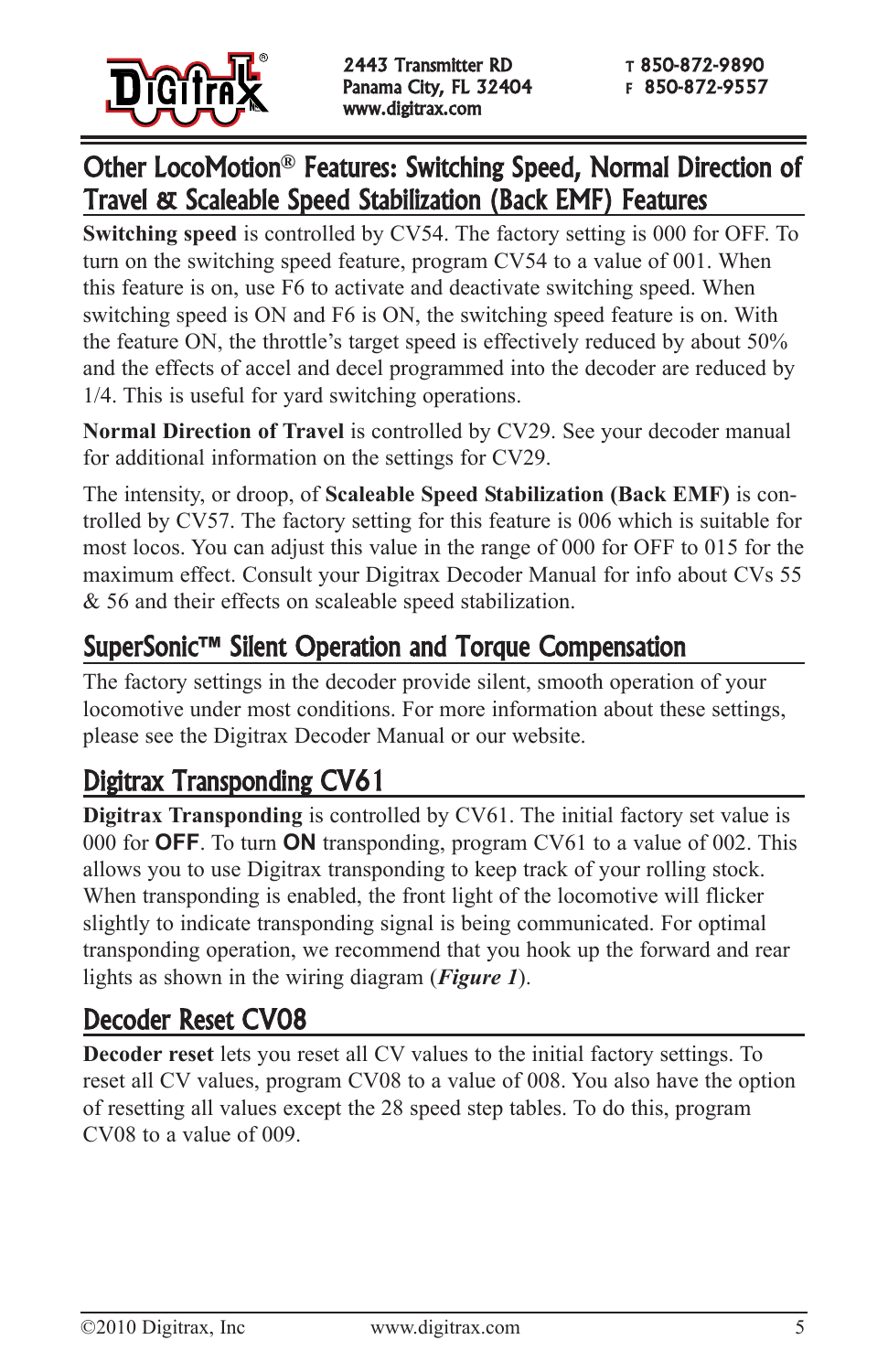

# Function Outputs on the DN143IP

The DN143IP is set up at the factory to control four function outputs. The DN143IP is configured to control the forward and reverse lights on the locomotive through the plug using Function 0 (F0F-forward and F0R-reverse) for directional lighting. Function F1(Green) and F2 (Violet) outputs are available in the pad positions shown in figure 1. The wire colors indicated are the standard color code used in the industry. These colors are important if you plan to use function remapping.

All four function outputs can be easily set up with Digitrax FX3 lighting effects or as standard on/off functions with the following operational qualifiers:

- 1. Forward or Reverse direction of travel, or
- 2. Whether F0 is on or off, or
- 3. Both direction of travel and whether F0 is on or off, or
- 4. Whether the locomotive is stopped or moving.

#### Programming Ditch Lights

To program your decoder for alternating ditch lights use the following CVs:  $CV51 = 106$ ,  $CV52 = 107$ ,  $CV63 = 64$ . The ditch lights are wired to the F1 and F2 outputs for this.

## Function Remapping

Function remapping allows you to program the function outputs of your decoder to be controlled by selected function keys on your throttle. Please consult the Digitrax Decoder Manual or website for information on function remapping.

## Master Light Switch

Each of the four function outputs can be programmed to turn on and off with the F0 ON/OFF key on your throttle, creating a Master Light Switch. The CV values for creating this effect are listed in the Digitrax Decoder Manual in the section: *Setting Up FX & FX3 Effects on Function Outputs.*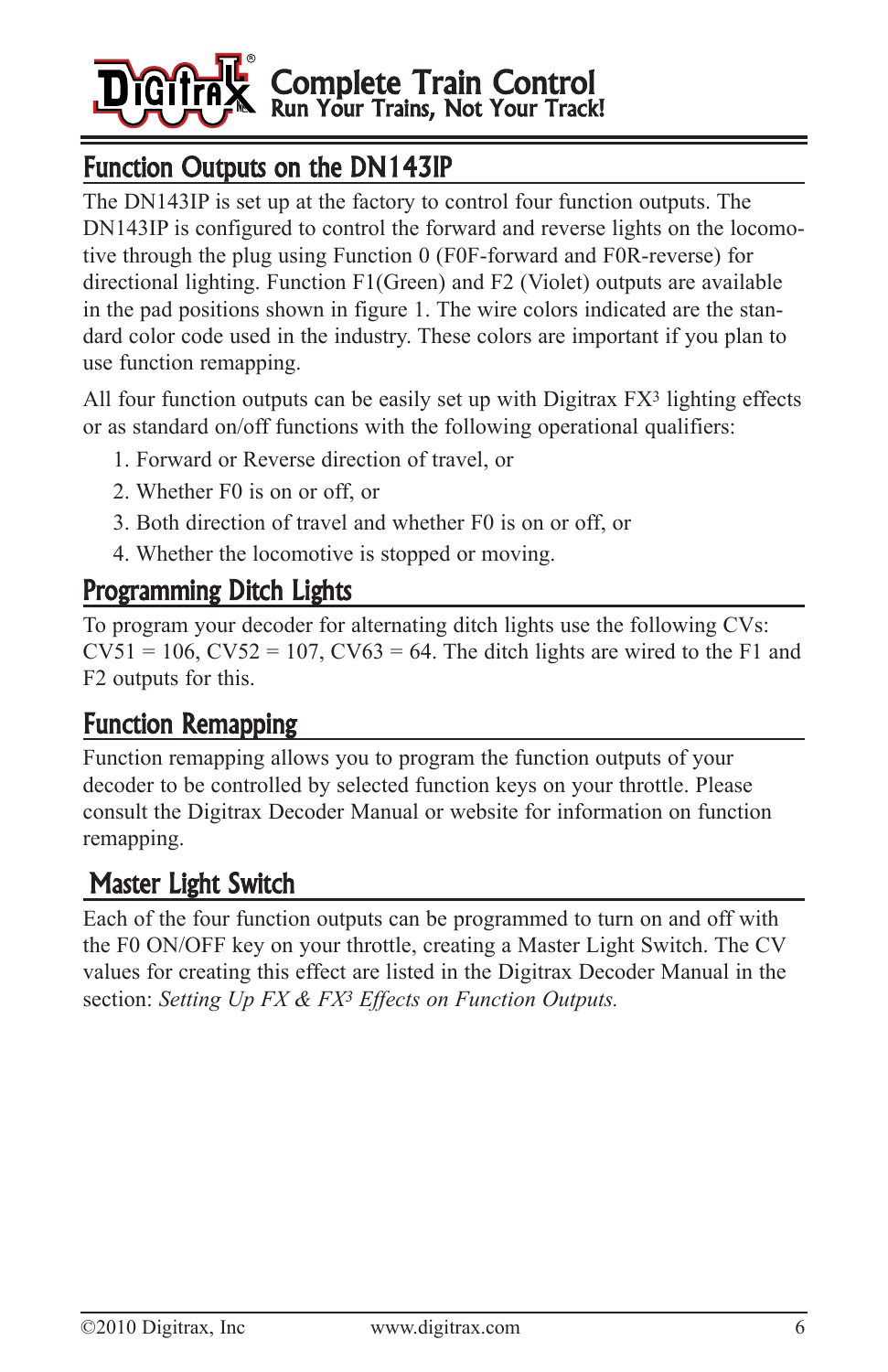

## Warranty & Repair

Digitrax gives a one year *"No Worries" Warranty* against manufacturing defects and accidental customer damage on all Digitrax products.

#### **That's it! A simple, straightforward warranty with no tricky language!**

Visit www.digitrax.com for complete warranty details and instructions for returning items for repair.



#### **Damaged decoders should be returned directly to Digitrax for repair.**

**Caution: To prevent damage to your decoder and locomotive, track voltage used during operation must not exceed the operating parameters of the locomotive and its lighting system in which the decoder is installed (typically this is 12V DC). For most N scale layouts, Digitrax recommends using 14 volts DCC or less for operation to avoid damage to the locomotive shell, lamps and decoder.**

> *Digitrax, Inc. is not responsible for unintentional errors or omissions in this document.*